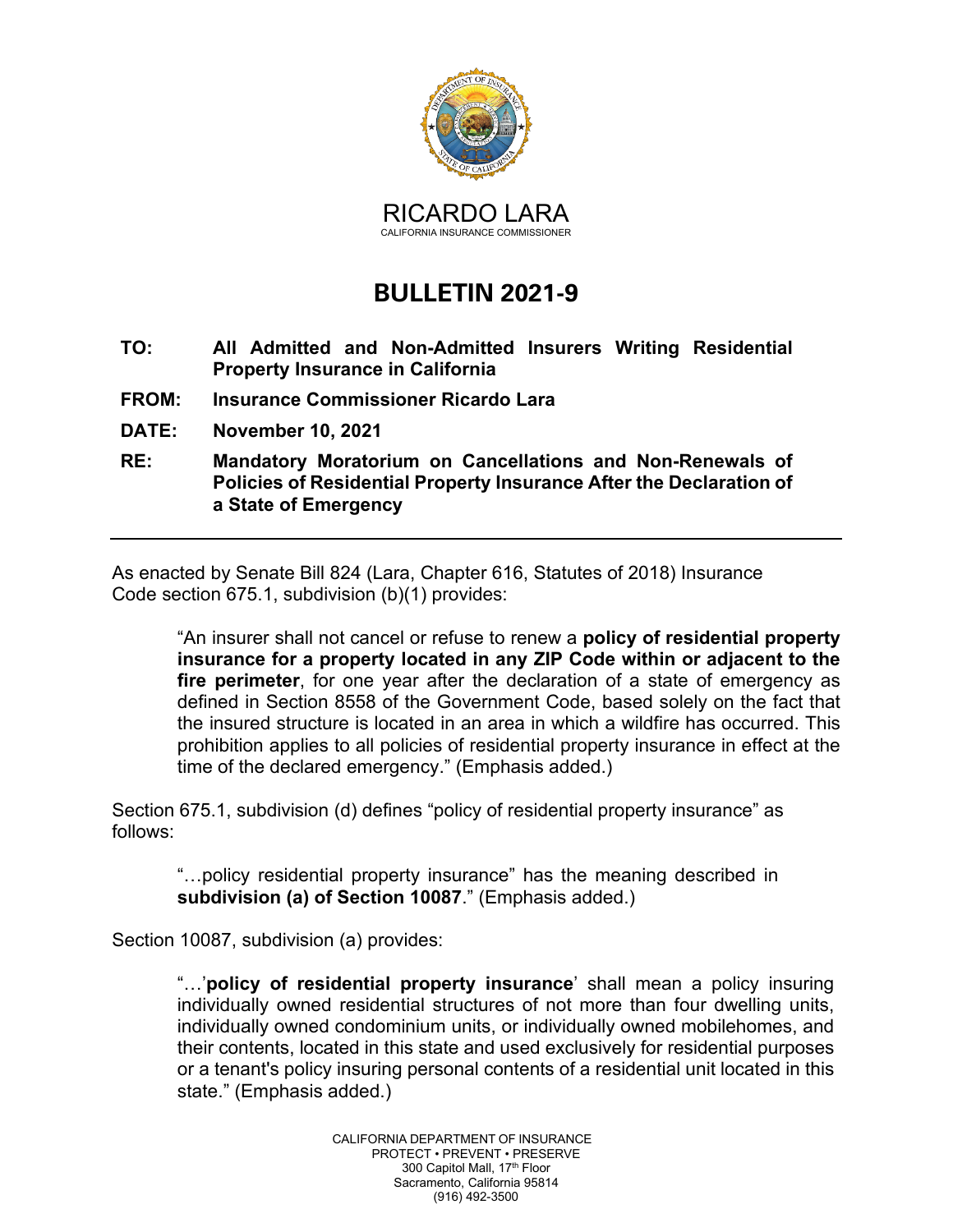Accordingly, no admitted or non-admitted insurer shall cancel or non-renew due to wildfire risk any policy of residential property insurance, including all homeowners', condo unit owners', mobile homeowners', or residential renters' insurance policies, that are located in a ZIP Code identified by this bulletin or any subsequent bulletin as subject to Section 675.1, subdivision (b)(1).

Section 675.1, subdivision (b)(2) further provides:

"…the fire perimeter shall be determined by the Department of Forestry and Fire Protection in consultation with the Office of Emergency Services. The department shall provide the commissioner with **data describing the fire perimeter sufficient for the commissioner to determine which ZIP Codes are within or adjacent to the fire perimeter. The commissioner shall then issue a bulletin to inform insurers which ZIP Codes are subject to this subdivision**." (Emphasis added.)

The Department of Forestry and Fire Protection, in consultation with the Governor's Office of Emergency Services, has provided the Commissioner with data identifying the fire that pertains to the state of emergency and describing the fire perimeter. The Commissioner has relied upon that data to determine which ZIP Codes are subject to the moratorium under Section 675.1, subdivision (b)(1).

On October 22, 2021, Governor Gavin Newsom proclaimed a [state of emergency](https://www.gov.ca.gov/wp-content/uploads/2021/10/10.22.21-SOE-River-Complex_Hopkins_Windy_KNP.pdf) covering the counties of Siskiyou, Trinity, Kern, Tuolumne, Tulare, and Mendocino due to wildfires in those counties.

Therefore, due to the Governor's October 22, 2021 declaration, no admitted or nonadmitted insurer shall issue a notice of cancellation or non-renewal due to wildfire risk for one year, starting on October 22, 2021, for any policy of residential property insurance in the following ZIP Codes:

- **River Complex Fire**: 95527, 95543, 95556, 95563, 95568, 96010, 96014, 96017, 96024, 96025, 96027, 96031, 96032, 96033, 96034, 96037, 96039, 96041, 96048, 96050, 96051, 96052, 96067, 96070, 96085, 96086, 96091, 96093, 96094, 96095
- **French Fire**: 93205, 93226, 93238, 93240, 93260, 93283, 93285, 93287, 93306, 93308, 93518
- **Washington Fire**: 95221, 95222, 95228, 95229, 95247, 95251, 95305, 95309, 95310, 95321, 95327, 95329, 95346, 95347, 95361, 95370, 95372, 95373, 95379, 95383